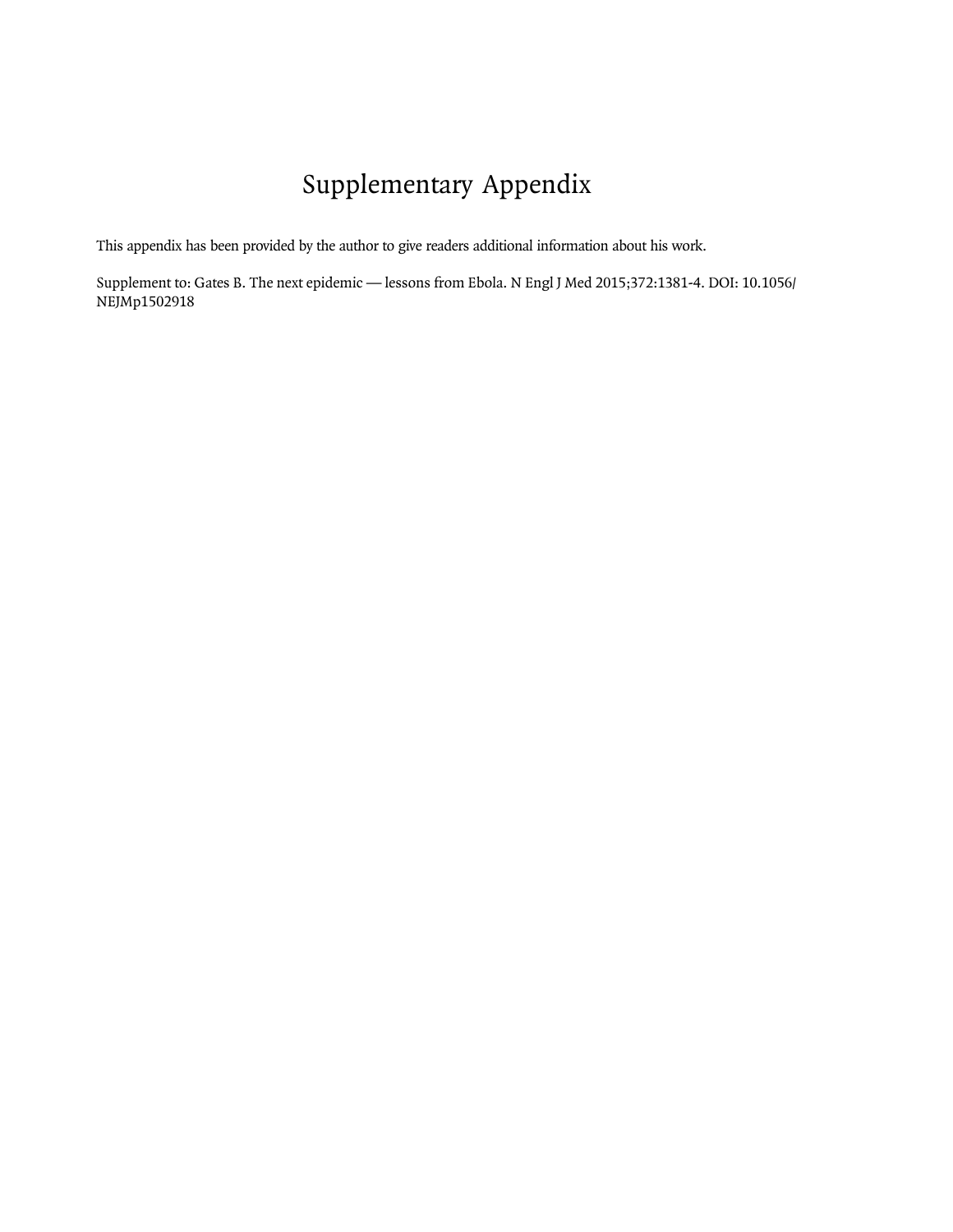# The Next Epidemic

#### Lessons from Ebola

The ongoing Ebola epidemic in Guinea, Sierra Leone, and Liberia is a huge tragedy. The impact on the 22 million people who live in those countries goes far beyond the Ebola deaths. The health systems and the economies of the three countries have been largely shut down during the outbreak. The world has a lot of work to do to make sure the case rate drops to zero—in the week leading up to March 1, 2015, there were [132 new confirmed](http://apps.who.int/ebola/current-situation/ebola-situation-report-4-march-2015) cases reported. It will also need to make sure a good health care system is built and enough food and other basics are available. Without catch-up vaccination for the children who have not gotten vaccines during the epidemic, for example, the increase in measles deaths alone could outnumber the deaths from Ebola.

The only good news from this epidemic is that it can serve as a wake-up call to help us prepare for a future epidemic that spreads more effectively than Ebola does. There is a significant chance that a substantially more infectious epidemic will come along over the next 20 years; after all, we saw several of them throughout the  $20<sup>th</sup>$  century, including the Spanish flu of 1918-19, which killed at least 30 million people, and the ongoing HIV pandemic. In fact, of all the things that could surprise people in a negative way by killing more than 10 million people, by far the most likely is an epidemic, from either natural causes or bioterrorism.

Ebola is far from the most infectious disease we know about. During the epidemic, almost all of the secondary infections have taken place after the patient was very sick. Most people are infected while taking care of a patient at home or in a hospital, or by touching the body of someone who died from Ebola. This means there has been very little spread to strangers other than health care workers and those providing emergency transportation. This factor has helped keep the number of cases below 0.5 percent of the general population, and it allowed a few tactics—such as persuading infected people to get isolated and treated—to slow the epidemic.

By contrast, other disease agents (measles and flu, for example) are far more infectious because they can spread through the air, rather than by direct contact. People may not even be aware that they are infected or infectious. These agents make it possible to infect lots of strangers in the marketplace or on a plane, so the number of cases can get large very quickly. And successive waves of infections can come just days apart, leaving little time to mount an effective response.

When I heard that the Ebola epidemic had reached urban areas, I had a dreadful feeling that we might not be able to keep it from spreading to many more countries with weak health systems. It was only when I got a chance to start looking at the case data with colleagues at the Institute for Disease Modeling that I saw the relatively confined pattern of the infections and began to think the geographic spread could be controlled.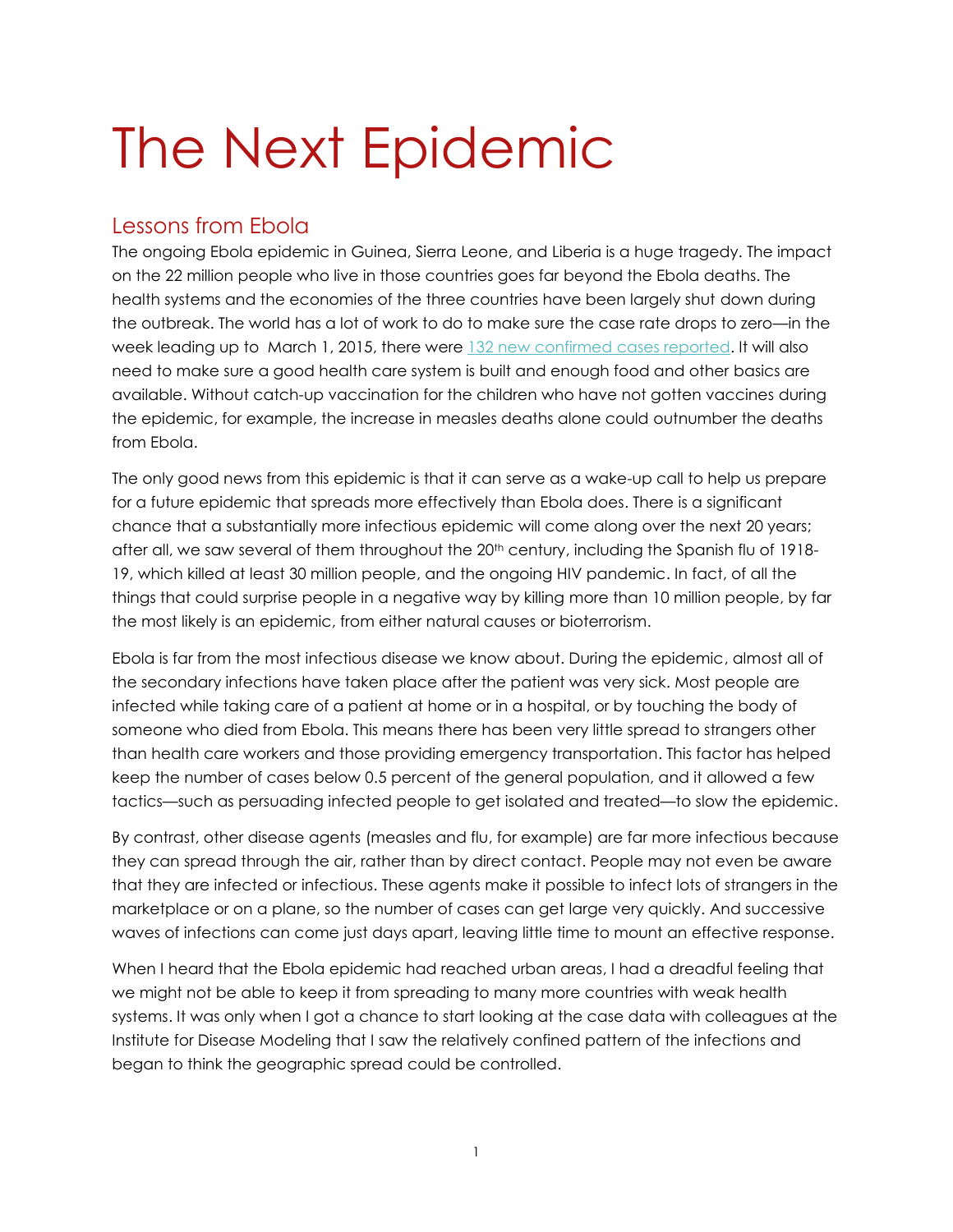I am concerned that as the intensity of the problem fades from the world's attention, we will miss the opportunity to learn from the Ebola epidemic and be better prepared for the next one. Even if the system we have today worked perfectly, it would not contain a more infectious disease.

It's useful to compare our preparations for epidemics with our preparations for war. Defense budgets and investment in new weapons dwarf investments in epidemic preparation. NATO has a mobile unit that is ready to deploy quickly. Although it's not a perfect system, they do joint exercises where they work out basic logistics like how fuel and food will be provided, what language they will speak, what radio frequencies will be used. When soldiers sign up to serve, they know what the risks are and who will take care of them if they're injured or killed.

Few if any of these things exist for an epidemic response. The world does not fund any organization to do the broad set of coordinated activities that are needed for the next epidemic. The last serious simulation of an epidemic in the United States, the Dark Winter exercise, took place in 2001. The International Health Regulations (IHR), adopted by the United Nations after the SARS outbreak of 2002-03, were intended to improve the world's ability to prevent and contain outbreaks. But few countries have met their [commitments](http://apps.who.int/gb/ebwha/pdf_files/WHA64/A64_10-en.pdf) under the IHR. Nor have most countries established an Emergency Operations Center that can be activated within 2 hours of identifying an outbreak, a commitment made under the 2014 [Global Health](http://www.cdc.gov/globalhealth/security)  [Security Agenda.](http://www.cdc.gov/globalhealth/security)

Because there was so little preparation, the world lost a lot of time trying to answer fairly basic questions about how to deal with Ebola. In the next epidemic, these delays could cause a global disaster.

The problem does not lie solely with any single institution—it is a global failure. The world needs a global warning and response system for outbreaks. (WHO has a group with a similar name—the Global Outbreak Alert & Response Network—but it is severely understaffed and underfunded.)

In this essay, I describe what I think that system might look like, based on lessons learned from the Ebola response. Many details will need to be worked out. I have not seen a rigorous projection for what a complete system like the one I describe would cost, but the World Bank has made some projections that give a sense of the cost of inaction. For example, it has [estimated t](http://www.worldbank.org/en/topic/health/brief/pandemic-risk-one-health)hat a worldwide flu epidemic would reduce global wealth by \$3 trillion. It has also [projected](http://documents.worldbank.org/curated/en/2015/01/23831803/economic-impact-ebola-sub-saharan-africa-updated-estimates-2015) that Guinea, Sierra Leone, and Liberia will lose 12 percent of their GDP this year because of Ebola; if a global epidemic were as costly, the worldwide impact would be more than \$7 trillion, not to mention the immeasurable misery caused by millions of deaths.

The key point is that the world is not nearly as prepared for a massive epidemic as it needs to be. While Melinda and I remain committed to our work on improving the health of the poorest, I hope this paper—in spite of whatever shortcomings it has—helps spark conversation and action to prepare for an epidemic that could have global consequences.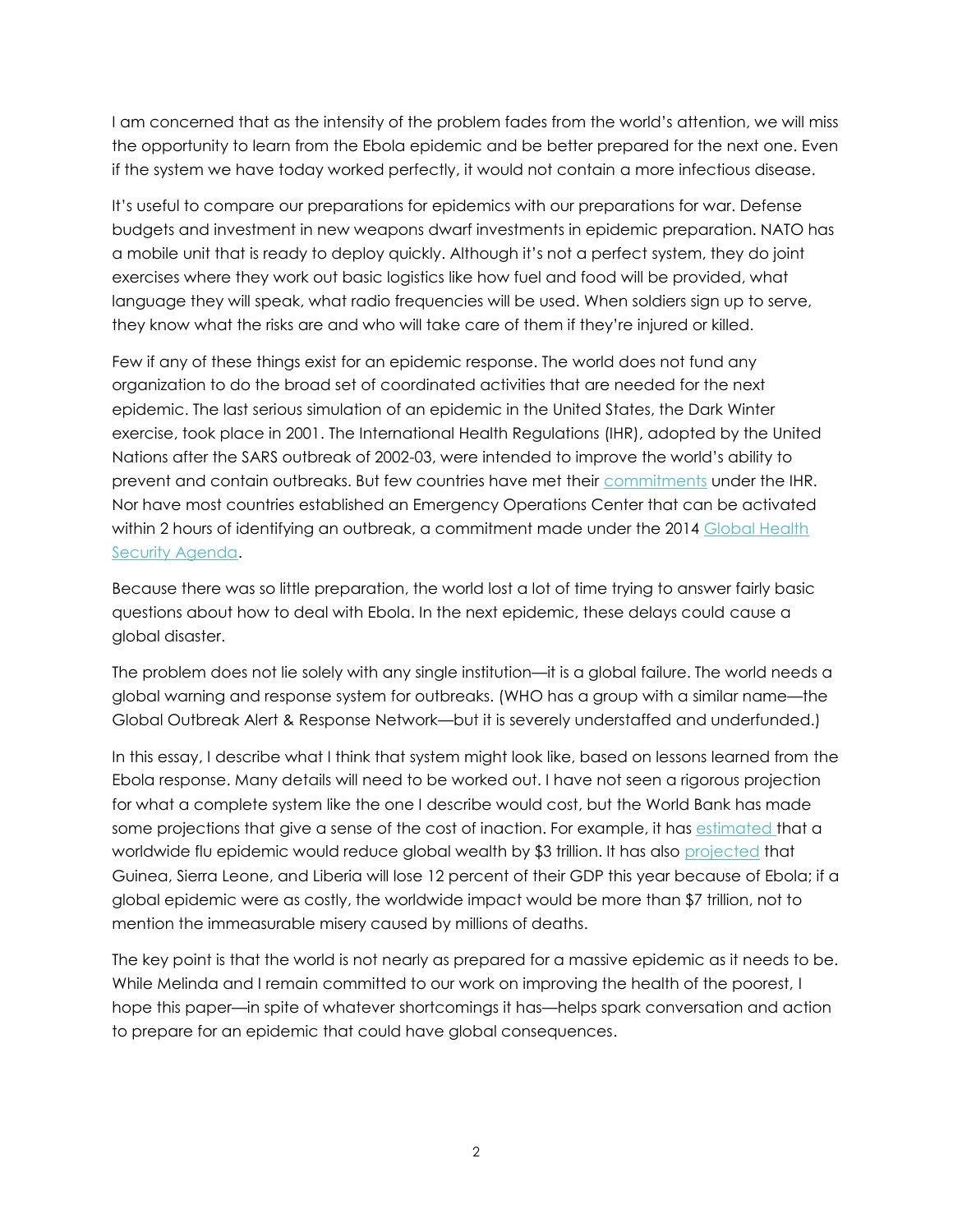# Public Health and Primary Health-Care Systems

There is a critical need to reinforce basic public health systems. These are fundamental systems that include primary health care facilities, laboratories, surveillance, critical care facilities, etc. As many commentators have pointed out, Ebola has spread much faster and more widely in countries whose health systems, and especially primary care systems, were severely weakened by years of conflict and neglect. Countries with stronger health systems have been able to respond more quickly.

Strengthening primary health-care systems provides a double benefit. One, it improves our ability to prevent, detect, and respond to epidemics. The other benefit is to health more broadly. Primary health-care facilities are where women go to seek preventive services like family planning and vaccinations for their children, and to get treatment for a sick child. Without a functioning health system—including adequate numbers of trained health workers, good supply chains, disease surveillance, information systems, and policies that enable access by the poor it is very hard for a country to end the cycle of disease and poverty.

Good health is so fundamental to well-being and development that even if there were no chance of another epidemic ever occurring, health care systems would be a worthwhile—and life-saving—investment. The fact that they also bolsters our ability to deal with the next epidemic is all the more reason to invest in them.

#### Disease Surveillance

There is no systematic disease-surveillance process in place today in most poor countries, which is where a natural epidemic seems most likely to break out. The Zaire strain of Ebola had not previously been seen in West Africa, so the region wasn't as prepared as central Africa, where it has shown up more than 20 times over the past several decades. Although Médecins Sans Frontières (MSF) reported a rise in Ebola cases in Guinea last spring, there weren't adequate resources on standby to go into the area and do the requisite sampling to determine how widespread the outbreak was. Even once the crisis was recognized, there weren't resources to effectively map where cases were occurring and in what quantity.

We need to invest in better disease surveillance and laboratory testing capacity, for normal situations and for epidemics. Routine disease surveillance systems should be set up so they can detect early signs of an outbreak beyond their sentinel sites and be efficiently and quickly scaled up during epidemics. They should be tied in to the national public health laboratories to enable robust monitoring and response as part of a country's health-care system. The data derived from the testing needs to be made public right away. A lot of the laboratories in developing countries have been financed by the polio eradication campaign, so there should be a plan for what capacities we need once that campaign is over.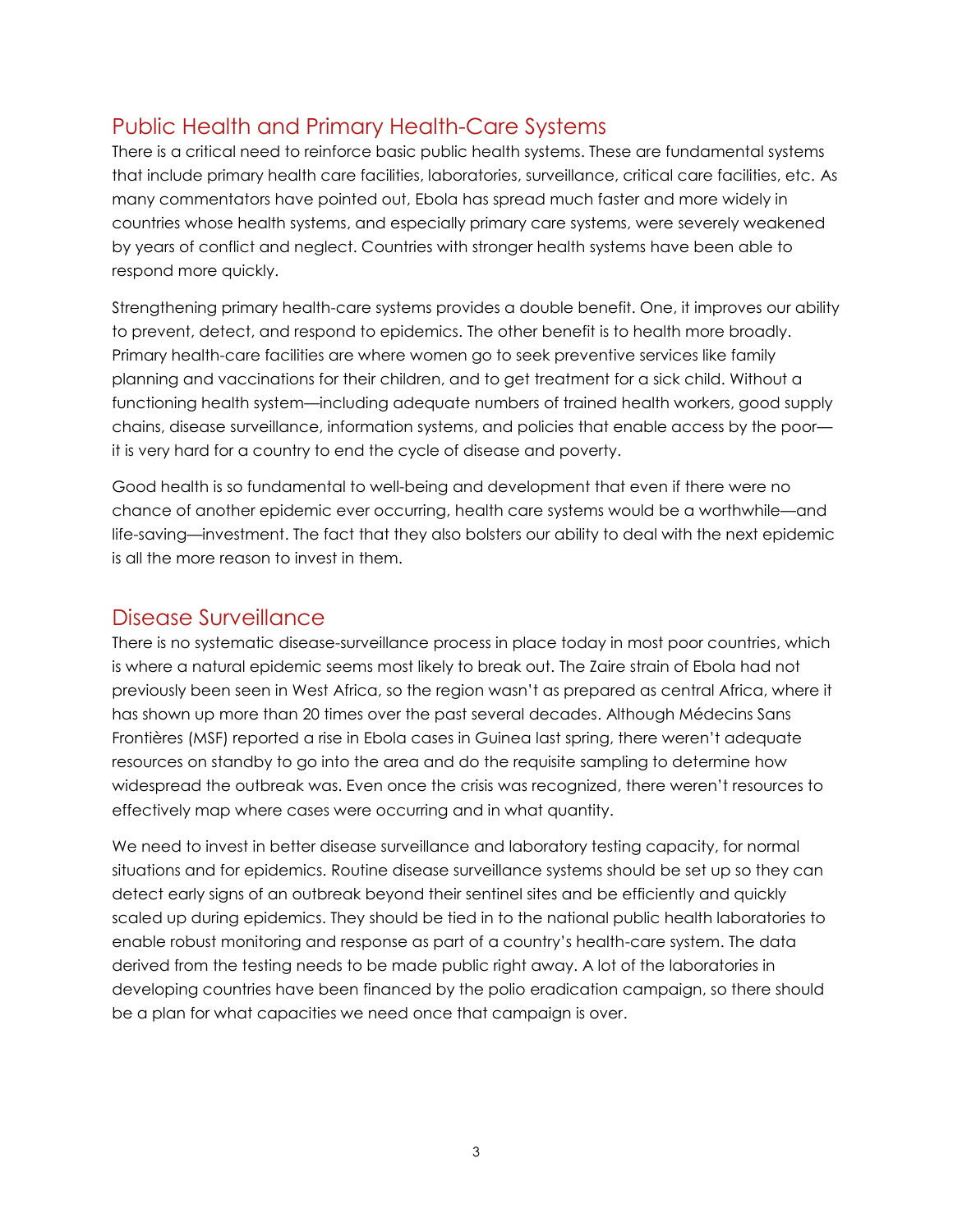#### Personnel

Once it became clear that a serious emergency was under way, recruitment of local clinicians and the flow of trained personnel into the affected countries should have been very high. It wasn't. There was no comprehensive plan for what was needed. No training centers were standing by. The United States, Cuba, China, and other countries stepped forward with volunteers, but few of them were trained in what treating Ebola patients effectively would entail. All of this happened over two to three months, when it needed to happen within days. It is fortunate that MSF was able to mobilize volunteers faster than any of the governments.

We need trained personnel ready to deal with an epidemic quickly. One approach is to think of them in three tiers: 1) an incident manager for each Emergency Operations Center (EOC), in charge of coordinating efforts by the medical care providers, military, volunteers, and others at the country level; 2) experts in epidemiology, surveillance, outbreak response, social anthropology, and other areas who can provide surge capacity for the response; and 3) respected community leaders who can lead the local engagement efforts and community workers who can implement programs and give accurate information to the public in local dialects.

There should be updated lists of people at all levels—especially the first two—documenting their availability and capabilities. There should be standby training centers and a plan to quickly recruit community leaders as soon as the EOC is activated. There should be an explicit understanding about how to compensate and insure the volunteers, and information about what is expected of them so they can decide very rapidly whether to sign up. Countries should commit to manage a pool of volunteers and send a certain number of people with various skills and equipment within a week of an emergency, with plans for evacuating them if they are exposed. We should also leverage the talent at schools of public health around the world. The earliest people to go in should be surveillance experts, logistics experts, and clinical staff. Finally, countries should have plans in place for supporting volunteers when they come back. In this epidemic, returning health workers have lost their jobs and experienced discrimination, which may have made others reluctant to sign up.

#### Transportation and Equipment

When an epidemic strikes, transportation will be a critical problem. Roads and airports in affected areas will be overwhelmed by swarms of people trying to get out. Volunteers will be more likely to sign up if they know they will be able to get out when their duty is done or if they get sick.

There are very few organizations in the world that can move thousands of people to different locations on the globe with a week's notice—especially given that, in an epidemic, some of the transport needs onboard isolation so that passengers can't infect each other or the crew. The United Nations has to borrow transportation equipment to support its military missions. The World Food Programme can move people and food during a famine but has nowhere near enough capacity for an epidemic.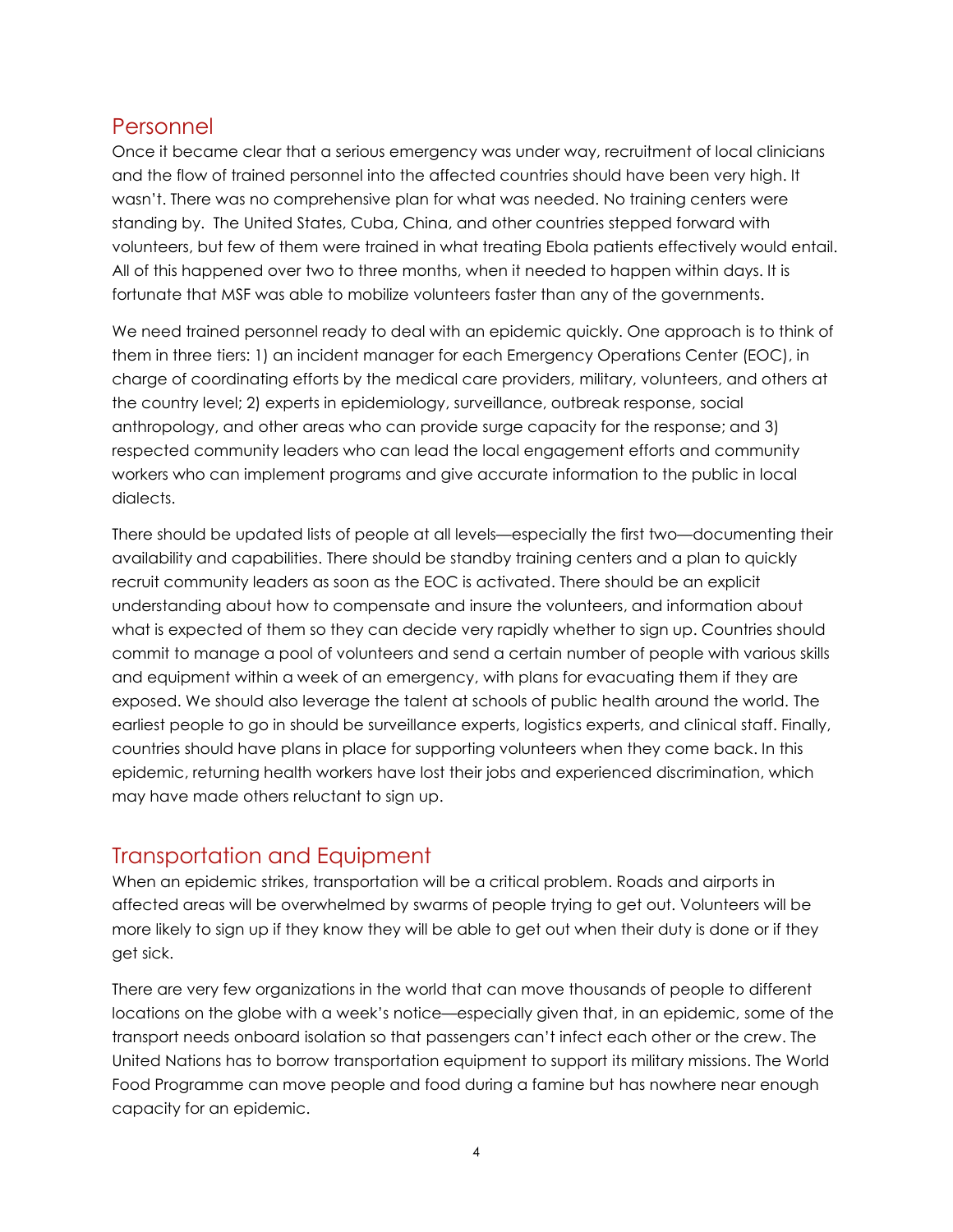The Ebola epidemic might have been a lot worse if the U.S. and U.K. governments had not used military resources to help build health centers, manage logistics, and fly people in and out of the affected countries. The militaries also provided command and control capacity to help organize the different groups working on Ebola. It is fortunate that they were not too busy with other emergencies to help out, and that the Ebola epidemic is happening in countries that are open to working with them. We should not assume that this will always be the case.

The world should identify trained military resources that will be available for epidemics. In a severe case, almost every middle-income and rich-world military would have to come together with their resources. Countries might hesitate to deploy resources abroad that might be needed at home, which could create a paradox where the world allows an epidemic to spread from the primary sites and reach lots of countries.

Transportation is not the only critical resource. Severe epidemics also require tents, protective suits, bleach, portable power sources, portable air conditioning, medical supplies, and more. We should have a list of supplies needed to stop an epidemic that reaches 10 million people, which would be 100 times what we experienced in the Ebola epidemic. Because face masks, protection suits, medical tents, and other medical supplies could see extreme demand, there should be an analysis of which items need to be stockpiled or subject to being commandeered so we don't run out. Militaries and agencies that deal with humanitarian crises stockpile items like these for natural disasters and refugee crises, and they should get support for expanding their supplies to what is needed for epidemics.

I have experience with one item that—although it wasn't critical—shows how unclear the decision making process is. By early September, it was apparent that health workers in protective suits would get so hot that it was difficult for them to care for their patients. I asked a group of people who work for me on technology for keeping vaccines cold to refocus on keeping the medical workers cool. Within days, they had found existing commercial and military technology that could help. But there was no unified mechanism for getting this equipment to the treatment centers. The team had to create new distribution channels by working directly with local treatment centers and organizations like Partners in Health and MSF. I am not saying this was a critical issue, but it illustrates how there was no coordinated process for getting new equipment designed and distributed to the people who need it.

## Data Systems

Given all of the actors involved in an epidemic and the importance of allocating resources quickly and efficiently, it is critically important to have good data about what's going on. Unfortunately during the Ebola epidemic, the case database has not always been accurate or up to date. Some of this is because of the chaos of the situation, but it is also because there isn't good technology and training available or clear rules about making the data accessible.

Today the default is that countries must sign off on making data about their citizens available, but because that process is unclear, it happens slowly or not at all. For future epidemics it should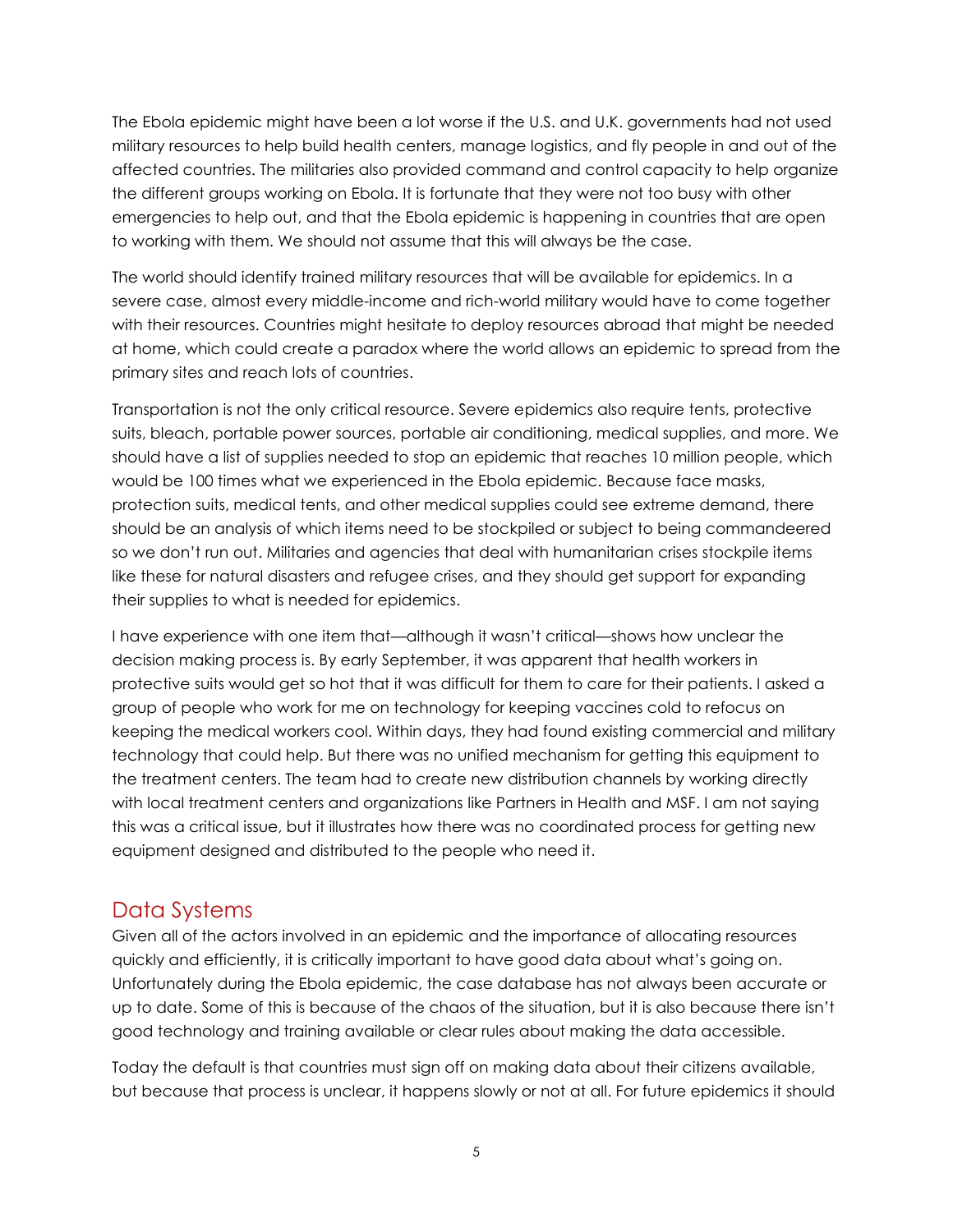be possible to have a system to digitally enter information like suspected cases, locations, survivors, etc. into a database that is instantly accessible to organizations engaged in the response and the agencies coordinating their work. The rationale for not waiting for each country to release the information is clear: An accessible database would be a critical global public good. The groups that work on the Ebola data—including WHO, the CDC, and others could write up a specification or revise the International Health Regulations for what we need next time. Based on what we've learned with Ebola and polio, I think some combination of foundations and technology companies can find the resources to make sure a robust system, including the training materials and back-end systems, comes together within the year.

Experts will also need computer models to predict what might happen and which interventions should be prioritized. The ideal is to have multiple strong modeling groups who can focus fulltime attention on an outbreak. They should have access to satellite photography and analysis so they can understand how people are moving in the region. And with appropriate privacy safeguards in place, cell phone records can help modelers understand population counts, social connections, and movement.

If the data systems are going to work, we also need to improve Internet and cell phone connectivity. During the Ebola crisis, there has been a lot of discussion about enhancing the Internet and cell phone networks in the affected areas, but there was far too little progress. As a result, much of the case reporting has been done on paper and then sent to a central location for data entry. We should be able to use cell phone systems to get messages out to everyone and to poll people about what they are seeing. Key centers should have high-bandwidth Internet capacity via satellite, and wi-fi capacity should be added in key areas so that digital tools can help with reporting data and coordinating personnel. Rapidly deployable systems should be available to quickly increase capacity in crisis areas.

#### Medical Tools

Among the pathogens we know about, flu is the most likely to cause a big epidemic. But we could also encounter one we have never seen before. In 2003, for example, no scientist had seen SARS. That year it infected some 8,000 people and killed 800.

Making sure that prophylactics and treatments are available for key personnel (police, health workers, pilots, etc.) and volunteers could make a gigantic difference in stopping an epidemic and limiting the damage it does. The good news is that there is a lot of scientific work that can be done that is not specific to a particular pathogen and enables faster response to a wide variety of infectious agents. It should be possible to have general capabilities to make diagnostic tests as well as drugs, and vaccine platforms that could be adapted for use against various pathogens. Today, with the possible exception of flu, we do not have nearly enough capacity to do this.

One problem is a lack of incentives. Pharmaceutical companies and others in the private sector face an opportunity cost in shifting resources (including their researchers) away from more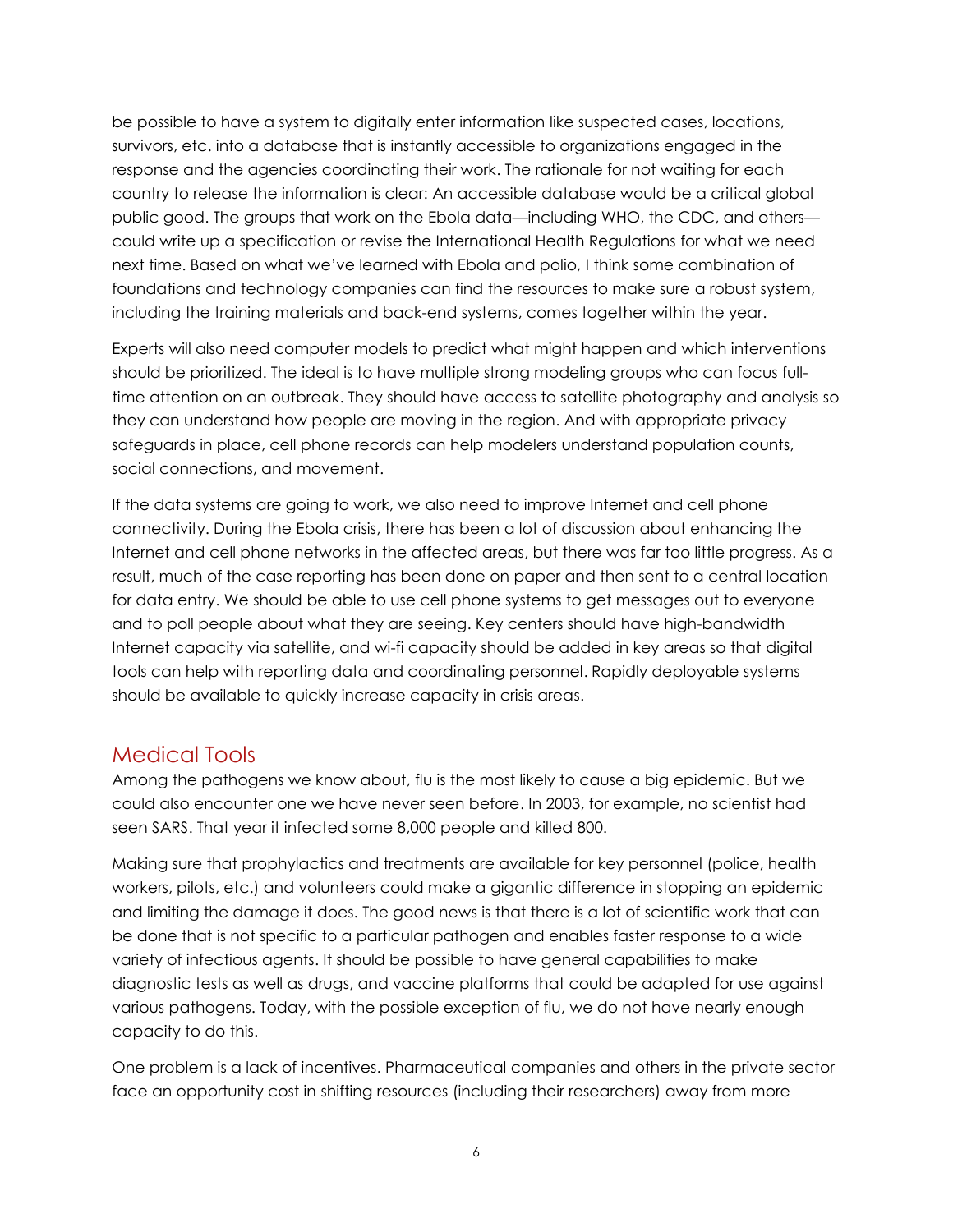commercially viable projects to work on drugs or vaccines for epidemics that may not happen. Their work represents a kind of insurance policy against the next epidemic, and there may need to be an international system for funding it that factors in these opportunity costs.

There are three key areas of medical tools that will be important for the next epidemic: diagnostic tests, therapeutics, and vaccines.

#### **Diagnostic Tests**

When a new epidemic breaks out, one of the most urgent tasks is to obtain and analyze biological samples—including blood, saliva, nasal swab, and stool—to determine what is causing the disease. Those samples start the process of figuring out how to make diagnostic tests, drugs, and vaccines. The samples will be tested, the pathogens sequenced, and all of that data should be immediately published digitally for the world's scientists to study. Fairly quickly it should be possible to see the signature of the disease and determine whether the pathogen is a virus, bacterium, or something else.

It's extremely important to have an accurate diagnostic test that can determine whether someone is infected. The ideal test, which is being developed, will be one where you take a sample and get a definitive result within 20 minutes. People who are infected can be sent to treatment centers so they are isolated from the uninfected. If getting results takes more than a day—because the testing capacity is overloaded, or the transport of the sample to the testing service is slow, or the test process itself takes a lot of time—then holding people while you wait to get the answer is very difficult.

Other than watching for symptoms (which are a clinical diagnostic test, albeit a bit late), most of the diagnosis during this Ebola epidemic has been done by taking a blood sample and sending it off for quantitative polymerase chain reaction (qPCR) analysis. Availability of these expensive qPCR machines is limited and centralized, so on average it has taken one to three days for test results to come back after a sample is collected and sent out. For the next epidemic, we should make sure adequate qPCR machine are made available or mobilized in the first few weeks (with trained technicians and supplies), while novel diagnostic methods are rapidly developed. A number of diagnostic companies have technologies that are cheaper, more portable, and faster and requires less expertise than qPCR. When you move to a new format, though, you have to be sure that the biomarker and your sensitivity to that marker are not compromised otherwise you could miss early disease and allow infected people to be identified as uninfected.

In the future there should be a clear process for taking the information about disease signature and then developing and manufacturing accurate diagnostic tests very rapidly. A focused effort to accelerate this process and establish a rapid approval and procurement process would be worthwhile. The science of bio-diagnostics is advancing rapidly, so there is a good chance that a proven test could be produced at scale within weeks of an outbreak.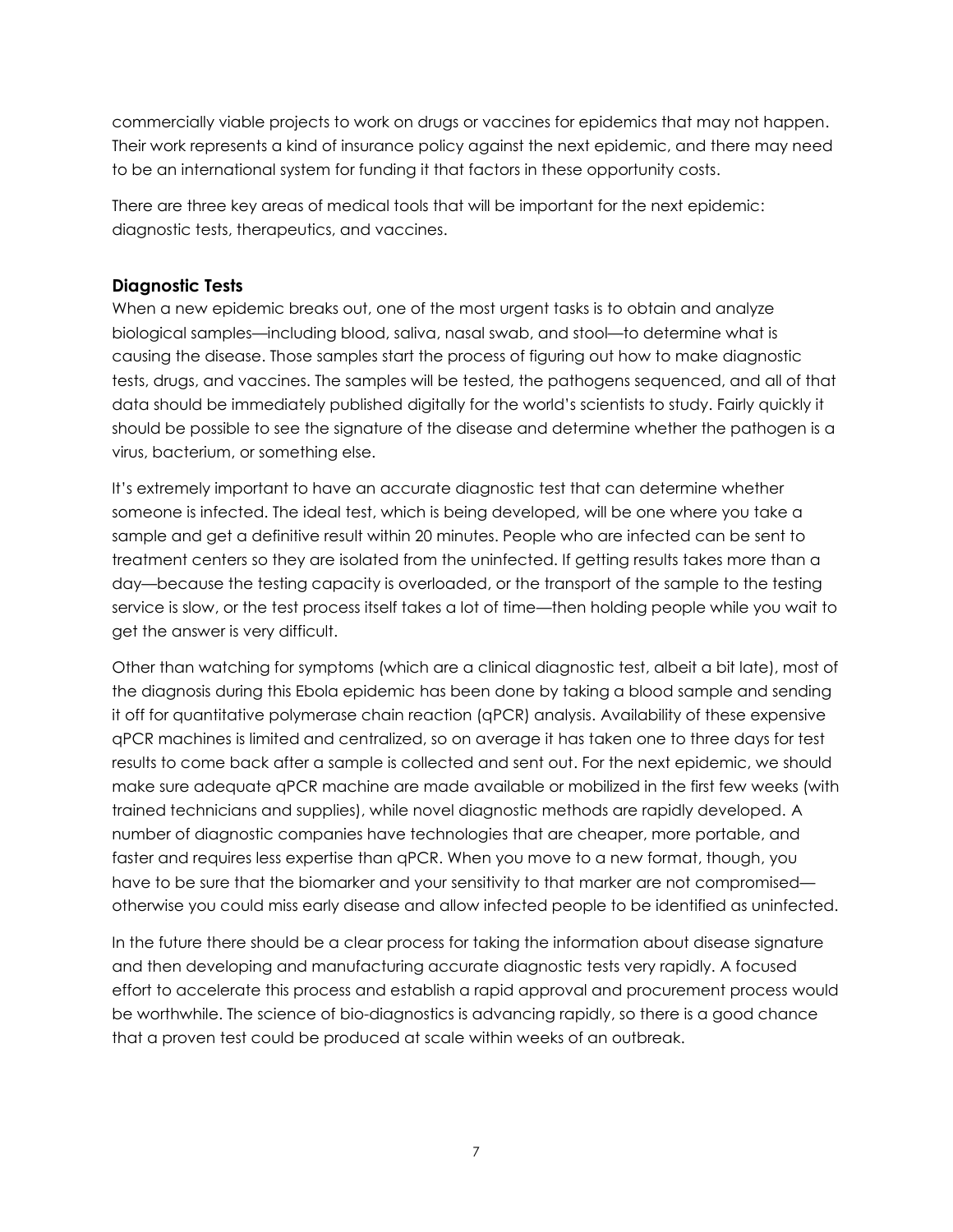#### **Therapeutics: Antivirals, Antibodies, RNA, Transfusion**

It is hard to overstate the value of having a drug that reduces the duration and degree of infectiousness and saves lives. Infected people are more likely to come to a treatment center if doing so will increase their odds of surviving, rather than just preventing them from infecting others. Survivors from the treatment center would likely be immune from getting sick again, so they could go back to the affected regions to help inform people about the importance of seeking treatment.

There are drugs that work against viruses that are similar to Ebola, and in various test assays, a number of them show an effect against Ebola. Unfortunately, they were not tested in Ebola patients until after the peak of the epidemic. This was partly because there wasn't a clear decision process to approve a novel trial format and to provide indemnity against legal liability. The role of the local governments relative to the global actors remains unclear, but it is not hard to imagine local authorities being inundated with suggested therapies, as happened with this epidemic. There should be a clear set of guidelines (and testing and regulatory pathways) for figuring out whether existing drugs could be re-purposed to help stop a particular epidemic. This testing should be carried out as soon as possible—we can fill the pipeline now with the best options so they are ready to be used in a future outbreak.

We also need to invest in more research on antiviral drugs and have either stockpiles or rapid manufacturing capacity for those that might be effective in an epidemic. The search for drugs against HIV, which started in the 1980s, has contributed a lot to the field of antiviral drugs. The number of antiviral drugs that perform well against HIV is quite impressive. Since the next epidemic will probably be caused by a virus, general work on broad-spectrum antiviral drugs is a global public good that needs more research than is being done.

There is a special class of therapies that are based on antibodies. For example, Zmapp was specifically designed for treating Ebola patients. This is another intervention that was given to many of the patients who were treated in the United States and Europe, but it was not made in sufficient volume quickly enough to help in Africa.

Because of the small number of treated patients and lack of an adequate control group, we don't know which interventions were key to the higher survival rates in the United States and Europe. Still, the evidence suggests that antibody-based approaches will probably be valuable for the next epidemic. We need to improve our ability to design an antibody against a new pathogen and make sure that it is applied along with new rapid manufacturing techniques and a clear regulatory pathway to maximize the chance of success. Manufacturing capacity for making antibodies at scale will have to be set aside or subject to being commandeered during an epidemic. We should also leverage approaches like adeno-associated virus (AAV) vectors, which use a harmless virus as a backbone to explore generating robust antibody levels.

Another special class of drugs involves giving patients a set of particular RNA-based constructs that enables them to produce specific proteins (including antibodies). Although this is a very new area, it is promising because it is possible that a safe therapy could be designed and put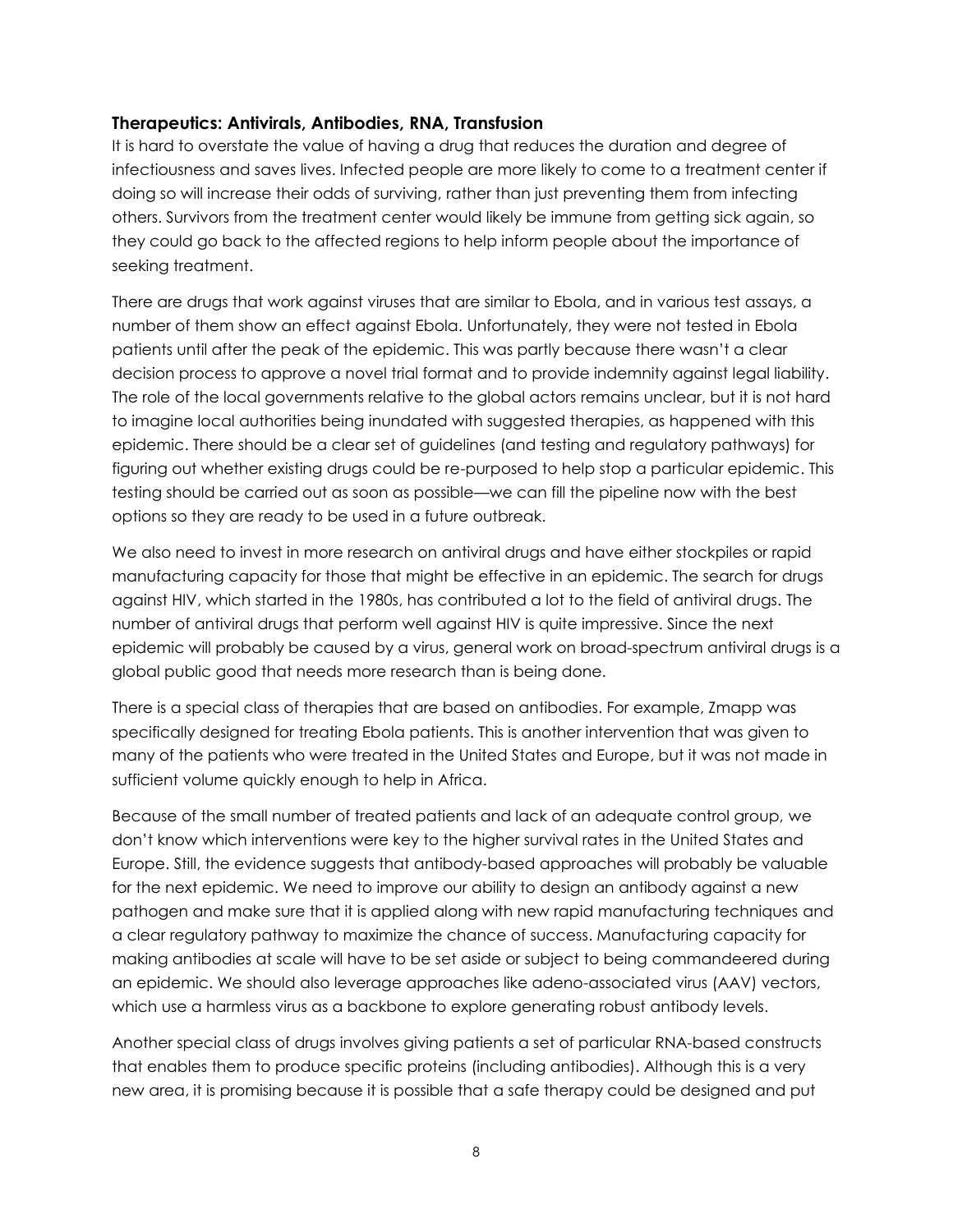into large-scale manufacture fairly rapidly. More basic research as well as the progress of companies like Moderna and CureVac could eventually make this approach a key tool for stopping epidemics.

There is one approach that should have been applied for this Ebola epidemic, but it wasn't approved and scaled up until it was too late to have a large impact. It involves taking the blood of survivors, extracting the plasma from it (plasmapheresis), and giving the plasma—or the immunologically potent parts of it—to people who have early symptoms of disease or who are at high risk of contracting it. Depending on the disease, a single survivor should be able to provide protection for at least one person every two weeks.

This process is quite effective for a number of diseases. It was very effective with smallpox and viral hemorrhagic fevers, including treating a patient in the United States who had Lassa fever in 1969. It has a reasonable chance of working for Ebola as well. It was used to treat 8 patients during an Ebola outbreak in Zaire in 1995, but because it wasn't done as an organized trial, we don't know for sure whether it worked. Subsequent animal experiments had mixed results.

The Gates Foundation started working to get plasmapheresis units going in early September and quickly found partners with equipment ready to take it into the affected countries. Unfortunately, the effort was hampered because there was no clear process for approving new approaches, or for exporting plasma to other countries to be processed and then getting it back to the patients who needed it. By the end of 2014, only a few patients in West Africa had been treated with convalescent plasma, which means the sample size is too small to determine whether it was effective. (This treatment was given to some of the Ebola patients who were lucky enough to be treated in rich countries.)

For future epidemics, there need to be rules in advance for all medical interventions and a clear assignment of responsibility for approving studies and treatments, including experimental ones. One of the critical elements would be to obtain specimens (e.g., blood) from infected individuals to isolate samples of the pathogen and also to fish out high-affinity antibodies. Then we should be able to quickly leverage the sequence information of the antibodies to test novel approaches and determine what might work quickly and be safe. A Global Epidemic Drug Approval process could avoid long delays by indemnifying companies working on new approaches and enabling decision-making around "permission to use" of investigational medical products.

For transfusion in particular, there needs to be ample equipment easily available, as well as a process for quickly getting donor plasma to facilities for processing and then returning the finished product to the affected populations. There is a good chance that the plasma transfusion could work as a therapeutic and have a dual impact on the potential disease as well as empower local populations to engage in the outbreak responses.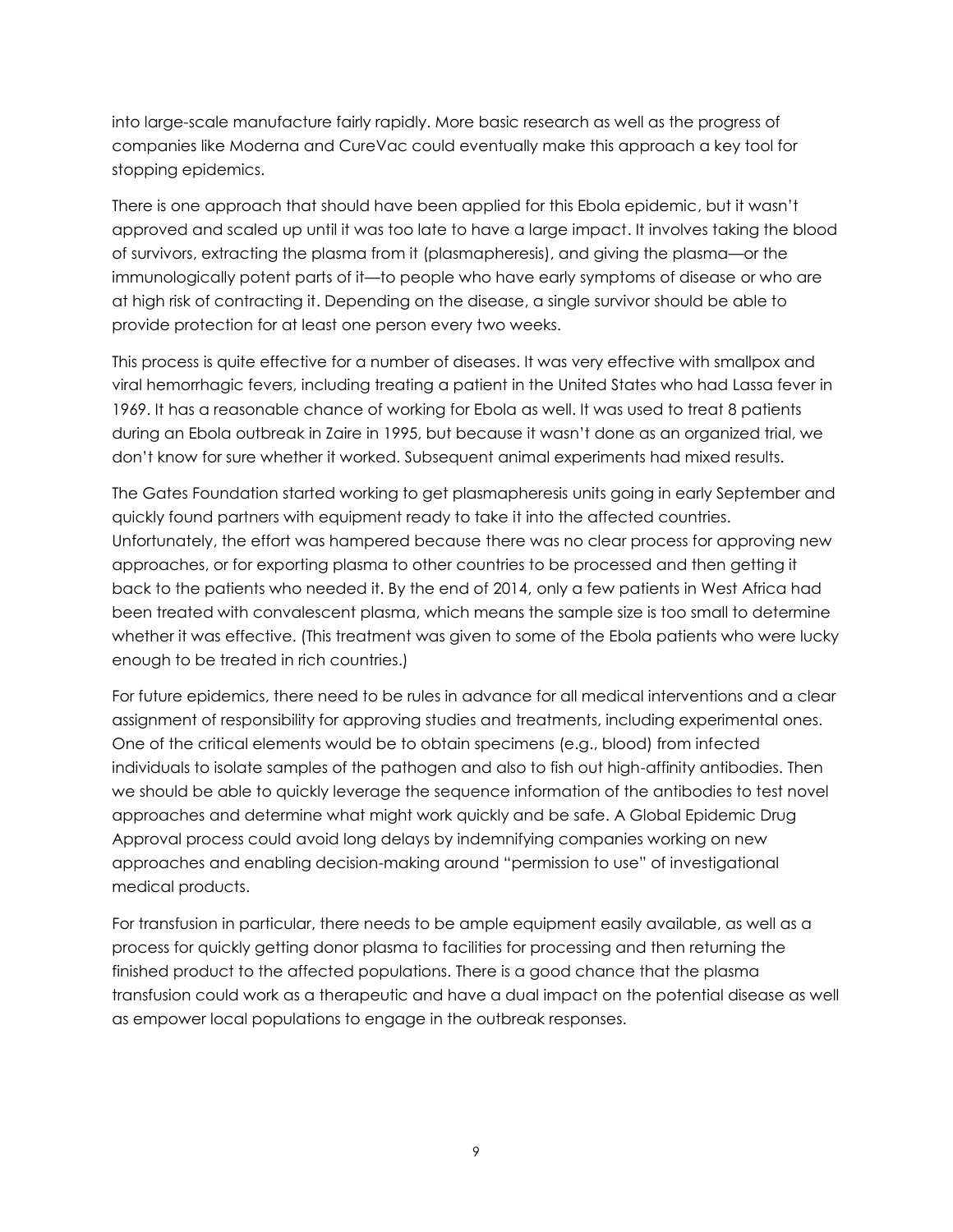#### **Vaccines**

Three different Ebola vaccine constructs were being developed in the summer of 2014, but all were in early stages and had not reached Phase 1 safety testing. The normal process for going from Phase 1 to full approval for sale and use would have taken at least another 5 years. Even the accelerated process adopted for the epidemic will require more than 9 months. Ironically, by the time of the final phase of testing—which measures effectiveness in a large population there will likely be too few people still being exposed to Ebola virus to know reliably how effective these vaccines are.

Because of this early work, we were more prepared for Ebola virus than we would be for a new pathogen. If the pathogen hasn't been seen before, at least another year of work would probably be needed. And the issues of how quickly to move and who should finance the final research and the manufacturing are not as clear as they should be.

With the seasonal flu, we know how to make vaccines against specific antigenic forms of the virus, but even the relatively minor season-to-season variations are significant enough that we have to design a new vaccine each year. When a very different antigenic variant like H1N1 (the swine flu of 2009) comes along, there is no clear process for getting resources applied to creating a new vaccine. In fact, after the swine flu scare—where WHO worked with pharmaceutical companies to create and buy a stockpile of vaccines—some people criticized WHO for doing too much, a stark contrast with the complaints that it did too little on Ebola. Given that flu is the most likely single known pathogen to cause a large epidemic and that even the seasonal variations likely cause several hundred thousand excess deaths each year, it is disappointing that we don't have a vaccine that works on all variants of flu. There is work being done toward this goal, but with nowhere near the resources that it deserves.

I have a bias towards vaccine research because of the impact I see from vaccines in the Gates Foundation's work on preventing disease. Many of the same legal and regulatory barriers that slow down the approval of therapeutics also apply to vaccine candidates. We should establish clear guidelines to avoid these hurdles during emergencies. The ideal would be to fund vaccine research so that a vaccine can be designed, tested for safety, and ready for manufacture in large volumes in a matter of a few months. There is no guarantee of success, but given enough time—probably no more than a decade—and enough resources, I think this effort could produce an invaluable contribution to both promoting overall health and preventing epidemics.

## Quarantine and Communications Plans

During the Ebola epidemic there was a lot of discussion about quarantine. Should commercial flights into and out of the affected countries be stopped? Should people returning from the affected region be forced into quarantine? For this epidemic, given the limited infectiousness of Ebola in the early stages of the disease, most of these proposals would have been counterproductive. Banning travel from affected areas to the United States, for example, would have forced people to take an indirect route, making them harder to track once they arrived. Forcing people into quarantine would have discouraged volunteers from working in the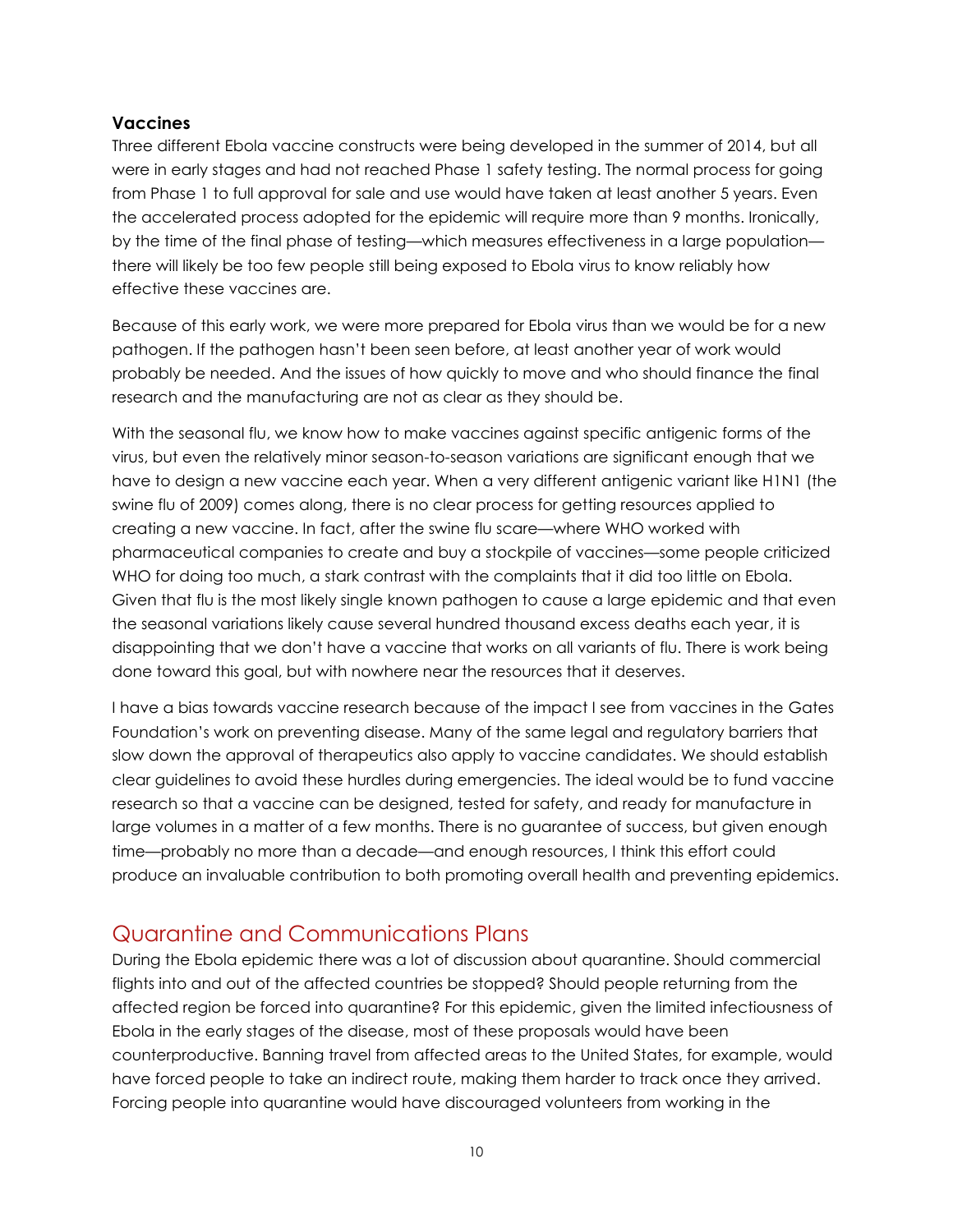affected countries. Basic monitoring procedures were adequate to determine whether patients were developing Ebola and get them into isolation before they infected others.

But when a far more infectious agent comes along, quarantine will be one of the few tactics in the early stage of the disease that can reduce the spread of contagion. Travel today is so common that an infection can spread across the globe far faster now than in 1918, when the Spanish Flu epidemic swept across the world. During the SARS epidemic, China eventually did a good job of curtailing travel and public gatherings in affected areas. I doubt every country would have handled this aspect as well as China did, because in normal situations the system is designed to avoid abridging individual rights to travel and assemble freely. I worry that in the early stages of an epidemic, democratic countries might be too slow to restrict activities that help spread the contagion.

Part of the process should include a plan for effective public communications. There will be lot of panic and thirst for information when the epidemic hits. Many people will be tempted to tie up health and transport assets when they should not. Well-designed quarantine plans need to be part of an overall outreach plan that coordinates all the different voices people will hear: governments, U.N. agencies, news media, bloggers, etc. The ways that people communicate digitally can be used to great advantage, but unless a plan is in place ahead of time, they will just spread confusion and panic faster than in the past—perhaps at the cost of many lives.

#### **Bioterrorism**

I chose to focus this essay on the lessons from a natural epidemic. But an epidemic could also be engineered intentionally. As biological science and technology advances, it is getting easier to create (or re-create) pathogens with only modest effort and technical knowledge. Over the next few decades it will be even more feasible to synthesize, mass-produce, and disseminate pathogens that are highly infectious and largely fatal. (Because Ebola doesn't spread very effectively, it would not make a highly effective bioterror weapon.) Everything I have described in this essay would also be worthwhile in preparing for bioterrorism. Nathan Myhrvold discusses these challenges in hi[s essay on strategic bioterrorism,](http://papers.ssrn.com/sol3/papers.cfm?abstract_id=2290382&download=yes) which I highly recommend—although it is sobering to read.

# A Global Call to Action

The world spends a great deal of money—hundreds of billions of dollars a year—getting ready for war. I am not saying this is a mistake, but given that an epidemic is more likely to kill millions of people than a future war, I believe we should build on these efforts so we can be more prepared for a severe epidemic. Some of the capabilities, like transport and some personnel, overlap and can play a dual purpose if properly planned. Other elements, like research on diagnostic tests, vaccines, and treatments, will require specific investments.

A serious epidemic would also raise a lot of questions about global governance. What body would bring sovereign nations together and ask them to make decisions about limiting travel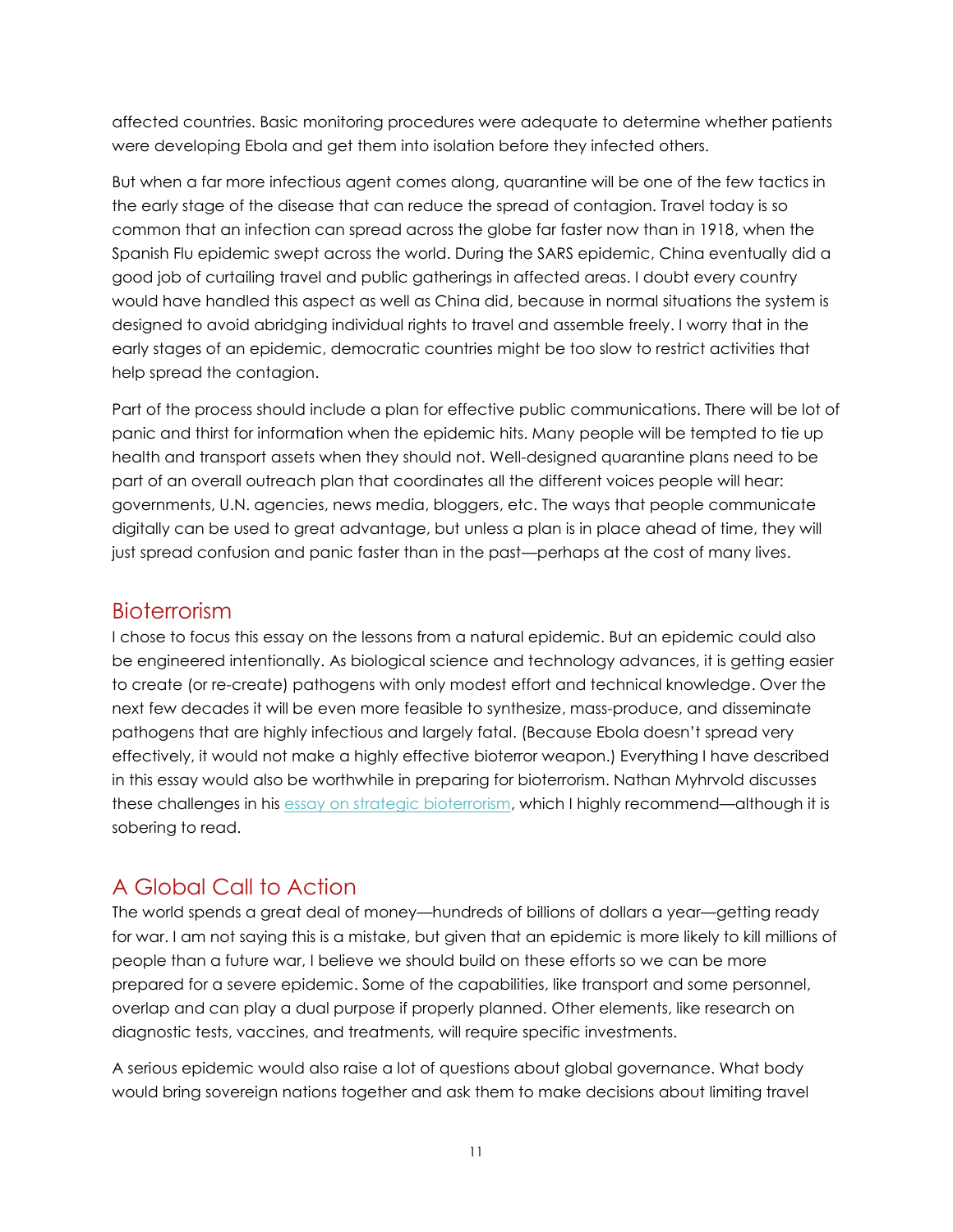and allocating scarce resources like vaccines or drugs? All of the epidemics we have seen so far have shown that we desperately need processes for making tough decisions fast.

One technique that we should borrow from the military is the idea of a war game. Once we have taken action on the basics, countries should come together every few years to simulate different types of epidemics so they can understand what is missing from the response.

I worry that many people do not think a serious epidemic is a problem for them to worry about. They may think that the United Nations system, and especially WHO, has it covered. In fact, WHO has not been clearly chartered or funded to handle most of the things required in an epidemic. Or they may think their government has a plan already in place. While the United States, the United Kingdom, and others are working on many of the things described in this memo, there are still big holes in the world's ability to respond.

There should be a rigorous study of the cost of building a global warning and response system for epidemics, including greater investments in research and development, preparing military resources for epidemic response, and maintaining a reserve of paid responders who go through regular training exercises. There would need to be a plan for how much each country would contribute and for coordinating the spending so it is used effectively. I think other countries need to step up, but they are more likely to do so when they see an overall plan and understand their role in it. Rich, technically advanced countries should invest far more in the key research and manufacturing capacities than they do today. Most of the others can contribute to the crucial surveillance work.

Through the United Nations, some global institution needs to be empowered and funded to coordinate a global warning and response system—including systems for sharing data, managing personnel, setting an R&D agenda, and other key areas. At the request of WHO's Executive Board, Director-General Margaret Chan is evaluating the organization's response to the recent Ebola outbreak. U.N. Secretary-General Ban Ki-moon is commissioning a high-level panel to recommend ways to improve international crisis management, with a special focus on health based on the lessons learned from the Ebola response. These evaluations would be a good place to start a much-needed conversation about how to strengthen WHO's capacity and about which pieces it should lead and which should be led by others (including the World Bank and G7) in close coordination with it. The conversation should include military alliances such as NATO, which should make epidemic response a priority when they are designing strategies, training troops, and buying equipment. The final arrangement should include a reserve corps of experts with the broad range of skills needed in an epidemic.

In my view, an epidemic is one of the few catastrophes that could set the world back in a huge way in the next few decades. Severe epidemics have struck many times in the past, and they are only more likely as the world becomes more closely connected. By building a global warning and response system, we can prepare for the next epidemic and avoid millions of deaths.